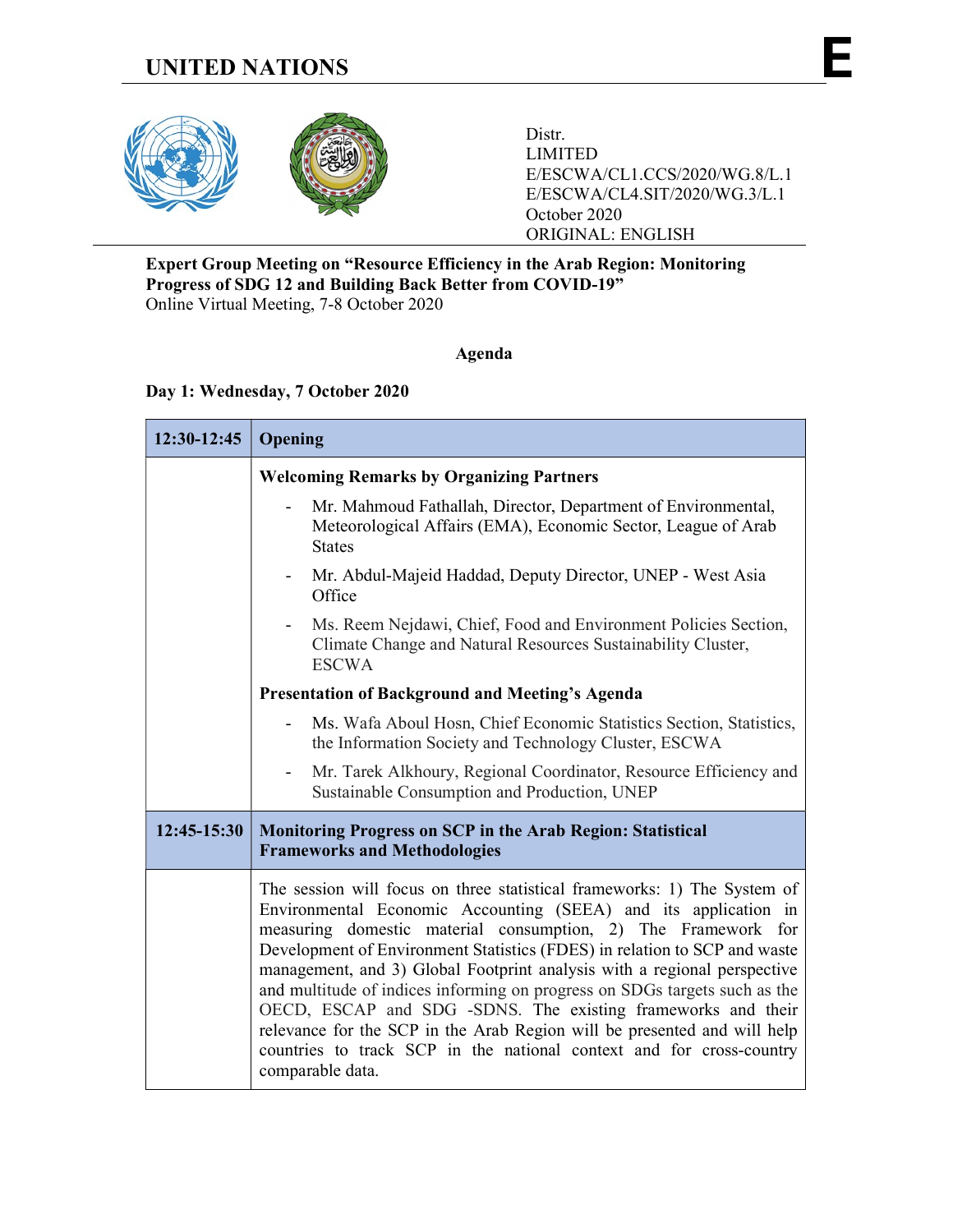| Moderator: Ms. Wafa Aboul Hosn, Chief Economic Statistics, Cluster on Statistics,<br><b>Information Society and Technology, ESCWA</b> |                                                                                                                                                                                                                                                                                                                                                      |  |
|---------------------------------------------------------------------------------------------------------------------------------------|------------------------------------------------------------------------------------------------------------------------------------------------------------------------------------------------------------------------------------------------------------------------------------------------------------------------------------------------------|--|
| 12:45-12:50                                                                                                                           | Introduction<br>Ms. Wafa Aboul Hosn, Chief Economic Statistics Section, Statistics,<br>the Information Society and Technology Cluster, ESCWA                                                                                                                                                                                                         |  |
| $12:50 - 13:15$                                                                                                                       | Statistical Frameworks as standards for informing on Resource<br>Efficiency, Sustainable Consumption and Production in SDG12 and<br>other related SDGs and Current undertakings at the global and<br>regional levels<br>Ms. Wafa Aboul Hosn, Chief Economic Statistics Section, Statistics,<br>the Information Society and Technology Cluster, ESCWA |  |
| 13:15-13:30                                                                                                                           | Brief on the follow-up on Arab SDGs of Priority and the SCP<br>context<br>Ms Nadia Elchtioui, Director, LAS-Statistics and Database<br>Department                                                                                                                                                                                                    |  |
| 13:30-13:45                                                                                                                           | The System of Environmental Economic Accounting (SEEA) and its<br>application in measuring domestic material consumption (DMC)<br>Mr. Ole Pedersen, Statistics Denmark                                                                                                                                                                               |  |
| 13:45-14:00                                                                                                                           | Natural Capital Accounts: Waste Accounts and the Case of Egypt:<br>World Bank Project<br>Mr. David Bain, Independent Expert, Australia                                                                                                                                                                                                               |  |
| 14:00-14:20                                                                                                                           | <b>Country Practice</b><br>Jordan experience, e-Waste Survey<br>Mr. Sudki Hamdan, Department of Statistics, Jordan<br>Morocco experience, Forest Accounts<br>Mr. Abderrahmane Lmakadem, High Commission for Planning,<br>Morocco                                                                                                                     |  |
|                                                                                                                                       | <b>Discussion</b>                                                                                                                                                                                                                                                                                                                                    |  |
| 14:20-14:40                                                                                                                           | Ecological Footprint analysis with a regional perspective<br>Mr. Alessandro Galli, Global Footprint Network, Director,<br>Mediterranean-MENA Program                                                                                                                                                                                                 |  |
| 14:40-14:50                                                                                                                           | Data assessment tool" for drafting waste management related<br>indicators<br>Mr. AbdelMonam Mohamed. UNEP                                                                                                                                                                                                                                            |  |
| 14:50-15:00                                                                                                                           | The Framework for Development of Environment Statistics (FDES)<br>in relation to SCP and waste management<br>Mr. Marcus Newbury, UNSD                                                                                                                                                                                                                |  |
| 15:00-15:10                                                                                                                           | Global and regional e-waste trends<br>Mr. Kees Balde, UNU                                                                                                                                                                                                                                                                                            |  |
| 15:10-15:30                                                                                                                           | <b>Discussion</b><br>Conclusion and Recommendations for Day 1                                                                                                                                                                                                                                                                                        |  |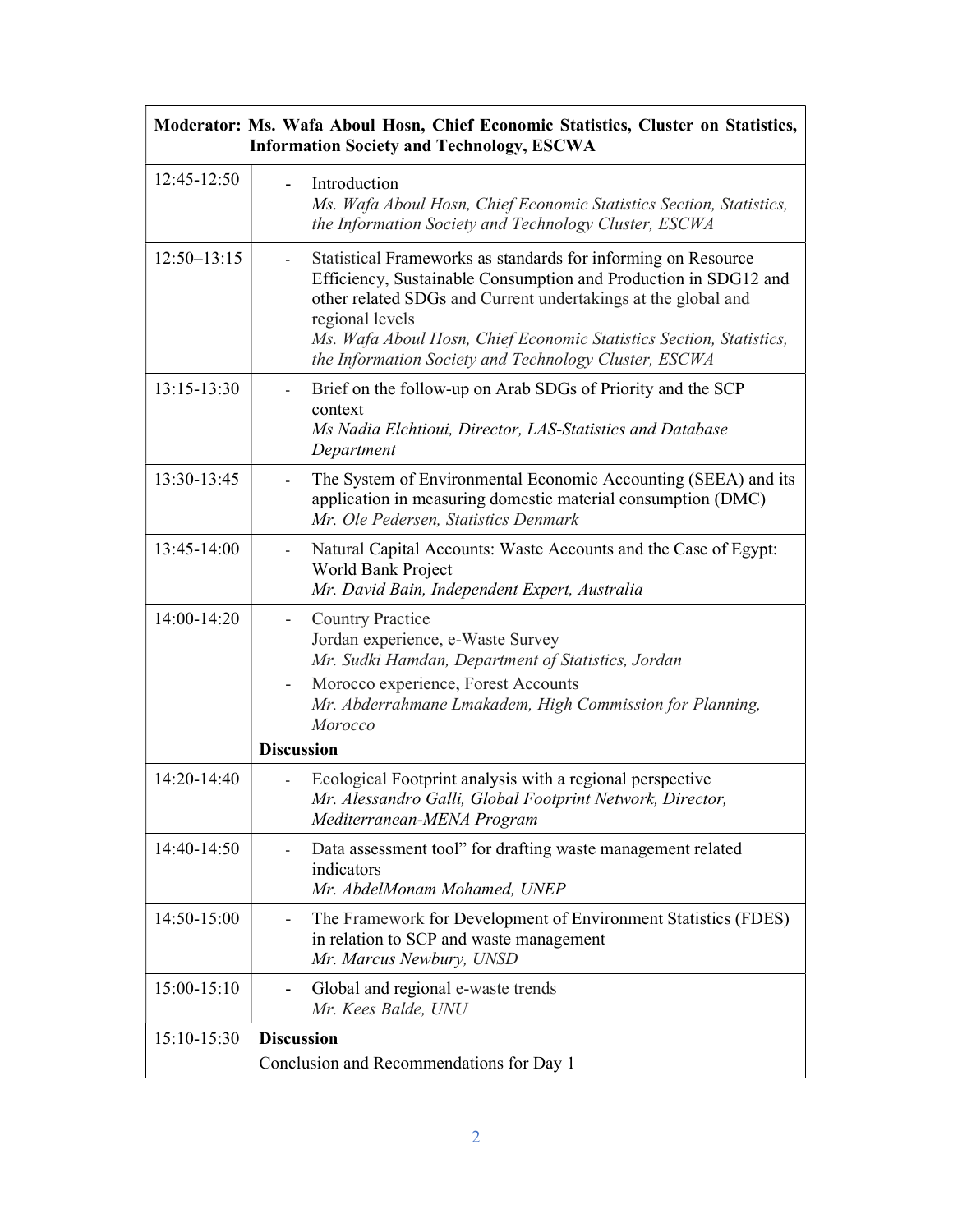# Day 2: Thursday, 8 October 2020

| 13:00-16:00                                                                                                                | <b>Building Back Better within Context of COVID-19</b>                                                                                                                                                                                                                                                                                                                                                                                                                                                                                                                                         |  |
|----------------------------------------------------------------------------------------------------------------------------|------------------------------------------------------------------------------------------------------------------------------------------------------------------------------------------------------------------------------------------------------------------------------------------------------------------------------------------------------------------------------------------------------------------------------------------------------------------------------------------------------------------------------------------------------------------------------------------------|--|
|                                                                                                                            | How to build back better in the context of COVID-19, and an overview of<br>UNEP's building back better response to COVID-19. Feedback on regional<br>SCP best practices, and on design and implementation of coherent SCP<br>strategies during the recovery phase. Discuss the approaches and modality for<br>assessing progress on achieving SCP's goals and targets in the Arab region,<br>with a focus on selected experiences and challenges encountered in<br>implementing SCP interventions at the national level, highlighting success<br>stories in food and conflict waste recycling. |  |
|                                                                                                                            | Moderator: Mr. Tarek Alkhoury, Regional Coordinator, Resource Efficiency and<br><b>Sustainable Consumption and Production, UNEP West Asia</b>                                                                                                                                                                                                                                                                                                                                                                                                                                                  |  |
| 13:00-13:05                                                                                                                | <b>Overview of Agenda for Day 2</b>                                                                                                                                                                                                                                                                                                                                                                                                                                                                                                                                                            |  |
|                                                                                                                            | Mr. Tarek Alkhoury, Regional Coordinator, Resource Efficiency and<br>Sustainable Consumption and Production, UNEP                                                                                                                                                                                                                                                                                                                                                                                                                                                                              |  |
|                                                                                                                            | Ms. Reem Nejdawi, Chief, Food and Environment Policies Section,<br>$\overline{\phantom{0}}$<br>Climate Change and Natural Resources Sustainability Cluster,<br><b>ESCWA</b>                                                                                                                                                                                                                                                                                                                                                                                                                    |  |
| 13:05-13:15                                                                                                                | Presenting COVID-19 strategic response for UNEP with focus on<br>Building back better<br>Mr. Abdul-Majeid Haddad, Deputy Regional Director, UNEP West<br>Asia Office                                                                                                                                                                                                                                                                                                                                                                                                                           |  |
| Addressing the SCP challenges while building back better, examples of regional and<br>global programmatic approach by UNEP |                                                                                                                                                                                                                                                                                                                                                                                                                                                                                                                                                                                                |  |
| 13:15-13:20                                                                                                                | <b>UNEP West Asia Resource Efficiency strategy</b><br>Mr. Tarek Alkhoury, Regional Coordinator, Resource Efficiency and<br>Sustainable Consumption and Production UNEP West Asia                                                                                                                                                                                                                                                                                                                                                                                                               |  |
| 13:20-13:30                                                                                                                | Launching the GO4SDGs project and its menu of service<br>Ms. Adriana Zacarias, Global Coordinator                                                                                                                                                                                                                                                                                                                                                                                                                                                                                              |  |
| 13:30-13:40                                                                                                                | The state of play of food waste in West Asia<br>Mr. Hussein Hassan, Associate Professor of Food Science and<br>Technology/Food Safety Program Coordinator, Lebanese American<br>University                                                                                                                                                                                                                                                                                                                                                                                                     |  |
| 13:40-13:50                                                                                                                | Mainstreaming Eco-innovation in Sustainable Consumption and<br>Production Policies with focus on Sustainable fashion<br>Ms. Yara Abdul Samad - Sustainable Lifestyle Expert, UNEP West<br>Asia                                                                                                                                                                                                                                                                                                                                                                                                 |  |